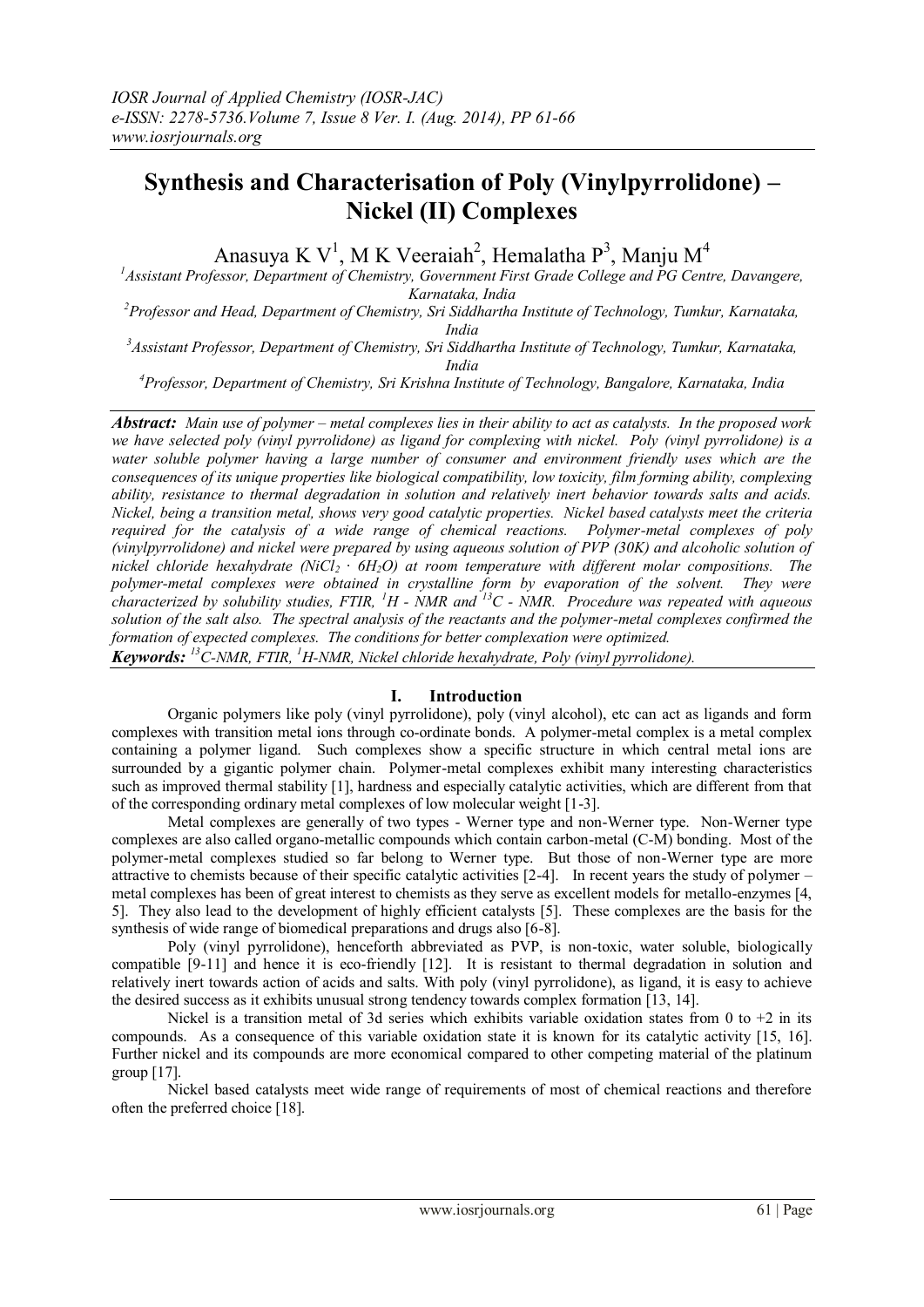# **II. Experimental**

#### 2.1 Materials

Poly (vinyl pyrrolidone) sample of molecular mass 30K with molecular formula  $(C<sub>6</sub>H<sub>9</sub>NO)<sub>n</sub>$  and nickel (II) chloride hexahydrate (NiCl<sub>2</sub>⋅6H<sub>2</sub>O) of molecular mass = 237.7 were used for the synthesis of complexes. Double distilled water was used for the synthesis. The reactants and other solvents used were of AR grade from SD Fine Chemicals, India. The chemicals were used directly without any further purification.

#### 2.2 Synthesis of PVP-Nickel Complexes

PVP - Nickel complexes were prepared in aqueous medium. Aqueous solution of PVP was mixed with alcoholic solution of nickel (II) chloride hexahydrate in different molar compositions. The aqueous solution of PVP was colourless and alcoholic solution of nickel salt was pale green in colour. The resulting mixtures were stirred on magnetic stirrer at room temperature till the volume was reduced to about half of the initial volume. The thickened masses were evaporated to dryness in oven at 70-80ºC for 9-10 hours. Shining crystals having green colour, whose intensities increased with increase in PVP-nickel composition, were obtained.

One more complex namely N5A with 25% aqueous solution of PVP (30K) and 0.5 molar aqueous solution (instead of alcoholic solution) of nickel (II) chloride was also prepared, by taking the same volumes of reactants as in the case of N5, to study the effect of solvent on the complex formation.

Crystals thus obtained were characterized by solubility studies, FTIR, <sup>1</sup>H-NMR and<sup>13</sup>C-NMR.

### 2.3 Solubility Studies

Solubility of PVP-Nickel complexes were tested in water and various polar and non-polar organic solvents. To 5 mL each of different solvents in standard test tubes, about 8-10 mg of PVP-Ni complexes were added and kept overnight. The solubility of the complexes in these solvents was observed after 24 hours.

### 2.4 FTIR Spectral Analysis

Fourier Transform Infra Red (FTIR) spectra of the prepared samples, pure samples of PVP and nickel (II) chloride hexahydrate were recorded on a Jasco model FTIR – 4100 spectrophotometer in 400-4000 cm-1 range in the form of KBr pellets.

# 2.5 NMR spectral Analysis

 $1_H$ -NMR and  $13_C$ -NMR spectra of the samples, were recorded on a JNM-400 model, Jeol 400-MHz spectro-photometer respectively.

# 3.1 Synthesis

# **III. Results And Discussion**

50 mL of aqueous solution of PVP was mixed with 10mL of alcoholic solution of nickel (II) chloride hexahydrate in different molar compositions as given in the Table 1. The complexes were synthesized as per the procedure given in Para 2.2. The green coloured crystals obtained showed deliquescent properties.

| Table 1: Different molar compositions of aqueous solution of PVP and alcoholic solution hexahydrate |  |  |  |  |  |
|-----------------------------------------------------------------------------------------------------|--|--|--|--|--|
|                                                                                                     |  |  |  |  |  |

| nickel chloride                                |      |      |      |  |  |  |
|------------------------------------------------|------|------|------|--|--|--|
| $PVP \downarrow$ / Salt Solution $\rightarrow$ | 0.1M | 0.5M | 1.0M |  |  |  |
| 10%                                            |      | N4   |      |  |  |  |
| 25%                                            | N2   |      | N8   |  |  |  |
| 40%                                            | N3   | N6   | N9   |  |  |  |

#### 3.2 Solubility

The complexes obtained were soluble in polar solvents like water, methanol, ethanol, 2-propanol, DMF and DMSO. But the complexes did not show solubility in THF and chlorobenzene, which are also polar solvents. The complexes were soluble in chloroform with slight turbidity. They were insoluble in non-polar solvents like acetone, diethyl ether, n-hexane, n-heptane, toluene, carbon tetrachloride and 1, 4 –dioxane. The reactant, PVP also showed exactly similar behavior with the solvents listed above.

#### 3.3 FTIR Spectra

FTIR spectroscopy and NMR spectroscopy are very useful techniques to examine the structure and structural transformation of materials. The most useful and simple physical method for determining the functional groups on polymers and the formation of complexes with metal ions is the IR spectroscopy. It helps in the location of coordination sites in the metal complexes with polymeric ligands.

The FTIR spectrum of pure PVP sample used for the synthesis of the complexes clearly indicates that the observed absorption peaks correspond to the characteristic chemical bonds present in PVP (Fig.1).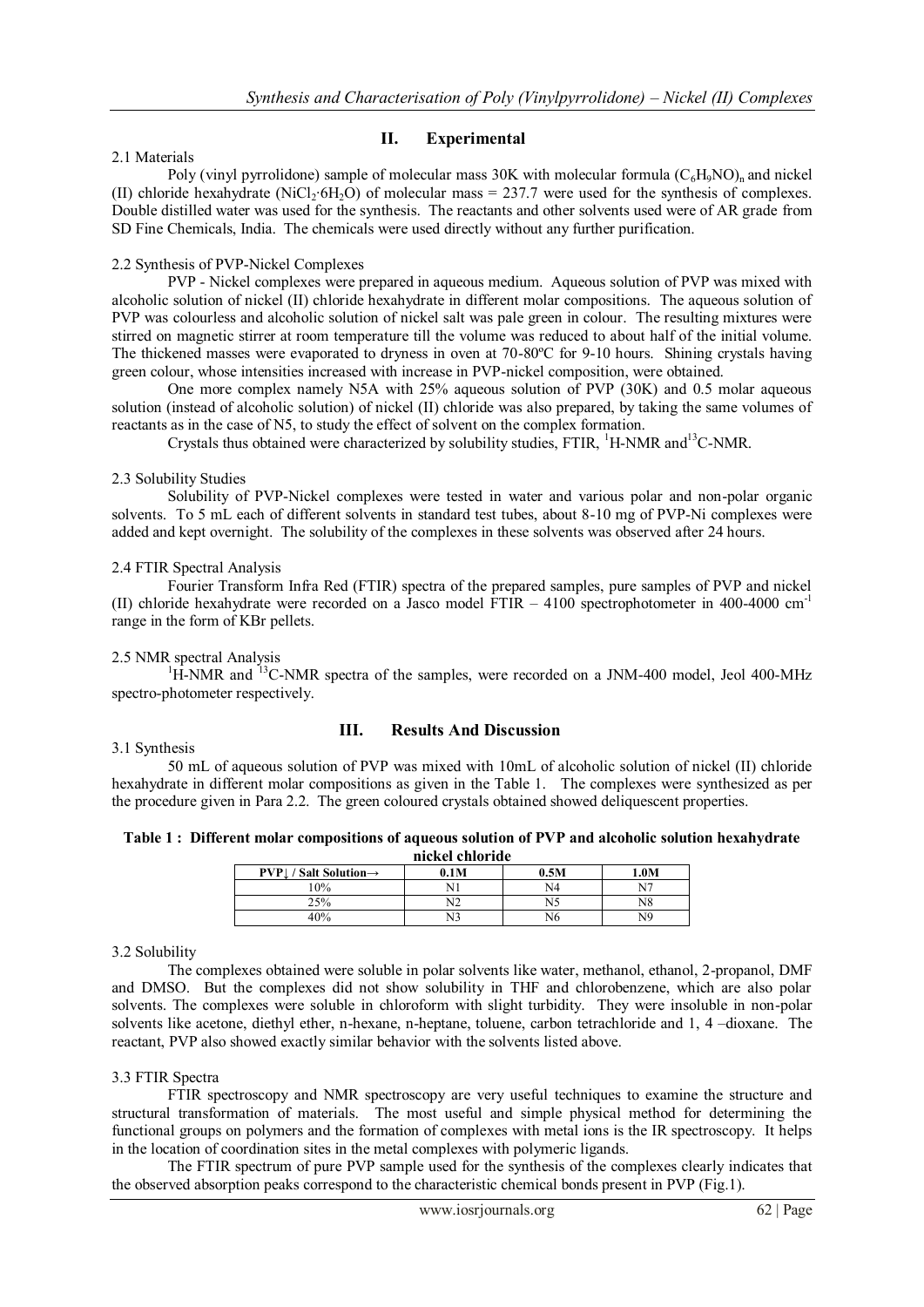The C=O groups of pure PVP show a prominent peak at  $1659.4 \text{ cm}^{-1}$  in FTIR spectrum which is characteristic of C=O bond in PVP (i.e., amide C=O bond). This characteristic peak can be investigated to explore the interaction between PVP and metal ions.



Polymer– metal complexes are formed due to the interaction between macromolecular functional groups and  $M^{n+}$  ions. Here  $M^{n+}$  ion acts as acceptor and groups such as  $-NH_2$ , heterocyclic N, -CO-, etc, of polymer chain act as donors.

Partial Structure of the polymer, PVP is,



The stretching frequencies of C–N–C, –N–C and C=O groups in pure PVP sample and in PVP-nickel complexes that are prepared, are given in the Table 2.

| Sample         | <b>CNC</b> Stretching | N-C Stretching | $C=O$ Stetching |
|----------------|-----------------------|----------------|-----------------|
| $PVP - 30K$    | 1443.5                | 1292.1         | 1659.4          |
| N1             | 1442.5                | 1292.1         | 1651.7          |
| N <sub>2</sub> | 1443.5                | 1293.0         | 1648.8          |
| N <sub>3</sub> | 1441.5                | 1292.1         | 1652.7          |
| N <sub>4</sub> | 1444.4                | 1293.0         | 1651.7          |
| N <sub>5</sub> | 1443.5                | 1292.1         | 1651.7          |
| N5A            | 1444.4                | 1293.0         | 1651.7          |
| N <sub>6</sub> | 1443.5                | 1292.1         | 1653.7          |
| .N7            | 1445.4                | 1294.0         | 1650.8          |
| N8             | 1443.5                | 1293.0         | 1651.7          |
| N <sub>9</sub> | 1444.4                | 1293.0         | 1655.6          |

**Table 2: Comparison of Stretching Frequencies of C-N-C, N-C and C=O bonds in Poly (vinyl pyrrolidone)-Nickel Complexes**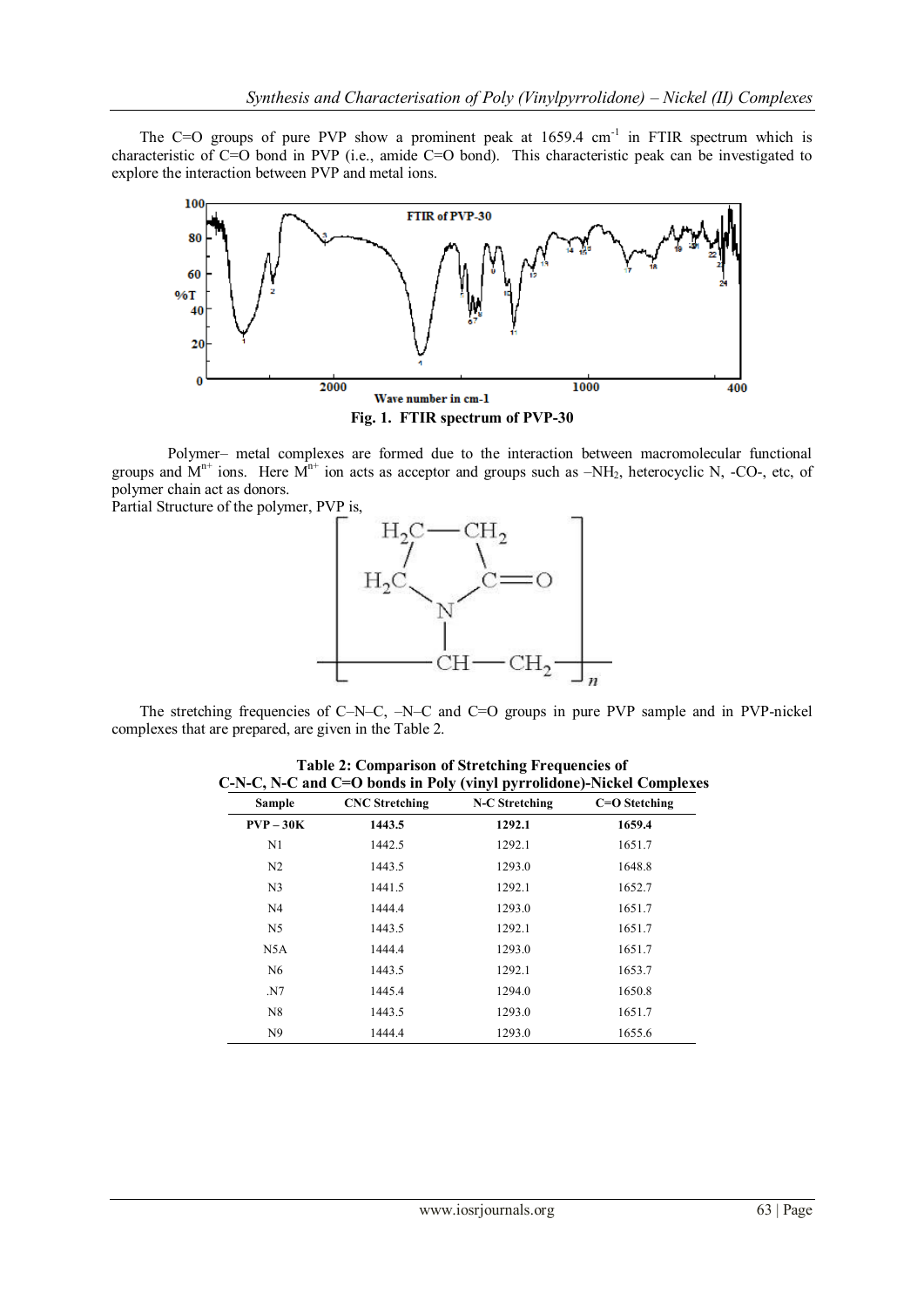

**Fig. 2. FTIR spectrum of PVP-Nickel complex**

Even though both O-atom of C=O group and N-atom of heterocyclic ring can form coordinate bonds with  $M<sup>n+</sup>$  ions, from the table it is evident that there is no observable change in C-N-C and N-C stretching frequencies in all the samples. However there is a variation in stretching frequency of carbonyl (-C=O) group. In pure PVP, peak for  $-C=O$  group appears at 1659.4 cm<sup>-1</sup> and in the PVP-Nickel complex it appears at 1648.8 cm<sup>-1</sup>. The shift in the peaks towards lower wave number region indicates that C=O bond is getting weakened and there exists an interaction between nickel ions and PVP through oxygen of C=O group of the polymer.

Moreover, in both N5 and N5A, the magnitude of the shift in the stretching frequency of C=O towards the low wave number direction is same. This indicates that the extent of interaction between PVP and nickel ions is same with both aqueous solution and with alcoholic solution of nickel salt. In other words the change in the solvent used, for dissolving the metal salt, from water to alcohol has little effect on the complex formation.



**Fig.3. Overly spectra of PVP –Nickel complex, pure PVP and pure nickel salt**

# $3.4$ <sup>1</sup>H NMR

 ${}^{1}$ H NMR gives the information about the types of protons, number of each type of proton and their environments. Thereby it helps in arriving at important conclusions about the structure of the polymer-metal complex.

<sup>1</sup>H NMR spectrum of the polymer-metal complex shown in Fig. 4, has the main chain methylene proton signals that resonate at chemical shift ( $\delta$ ) of 2.05 ppm. The methine proton (-CH) of PVP appeared at  $\delta$  = 3.55 ppm. The ring methylene protons in PVP signals are at  $\delta = 1.87 \binom{4 \text{CH}_2}{\text{P}}$  ppm,  $\delta = 1.63 \binom{2 \text{CH}_2}{\text{P}}$  ppm and  $\delta =$ 1.32 ( ${}^{3}CH_{2}$ ) ppm.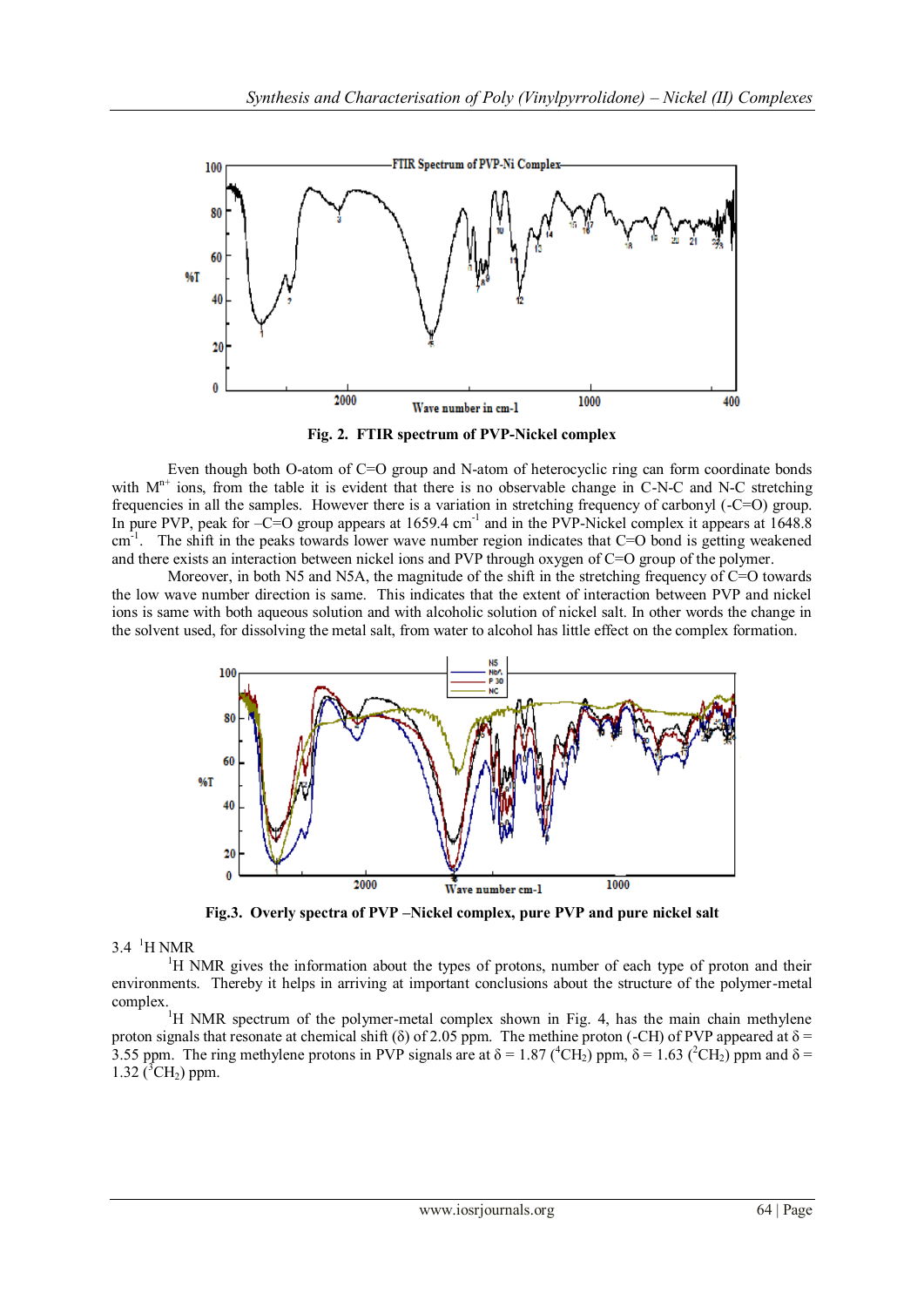

**Fig. 4. 1H-NMR spectrum of PVP-Nickel complex**

# $3.5$  <sup>13</sup>C NMR

Carbon atoms form the skeleton of an organic molecule. Hence information about these carbon atoms of a molecule is very useful in the identification of the structure of a newly synthesized compound. <sup>13</sup>C NMR spectrum of PVP-nickel complex is shown in Fig. 5.





The peaks in the range of 17.8 ppm to 33,7 ppm are due to side chain methylene carbons  $(^{2}CH_{2}, ^{3}CH_{2}, ^{3}CH_{3})$ <sup>4</sup>CH<sub>2</sub>). The peak at  $\delta$  = 173.6 ppm is due to carbonyl carbon (<sup>1</sup>C=O).

Based on the above spectral data, the possible structure of the complex may be given as: